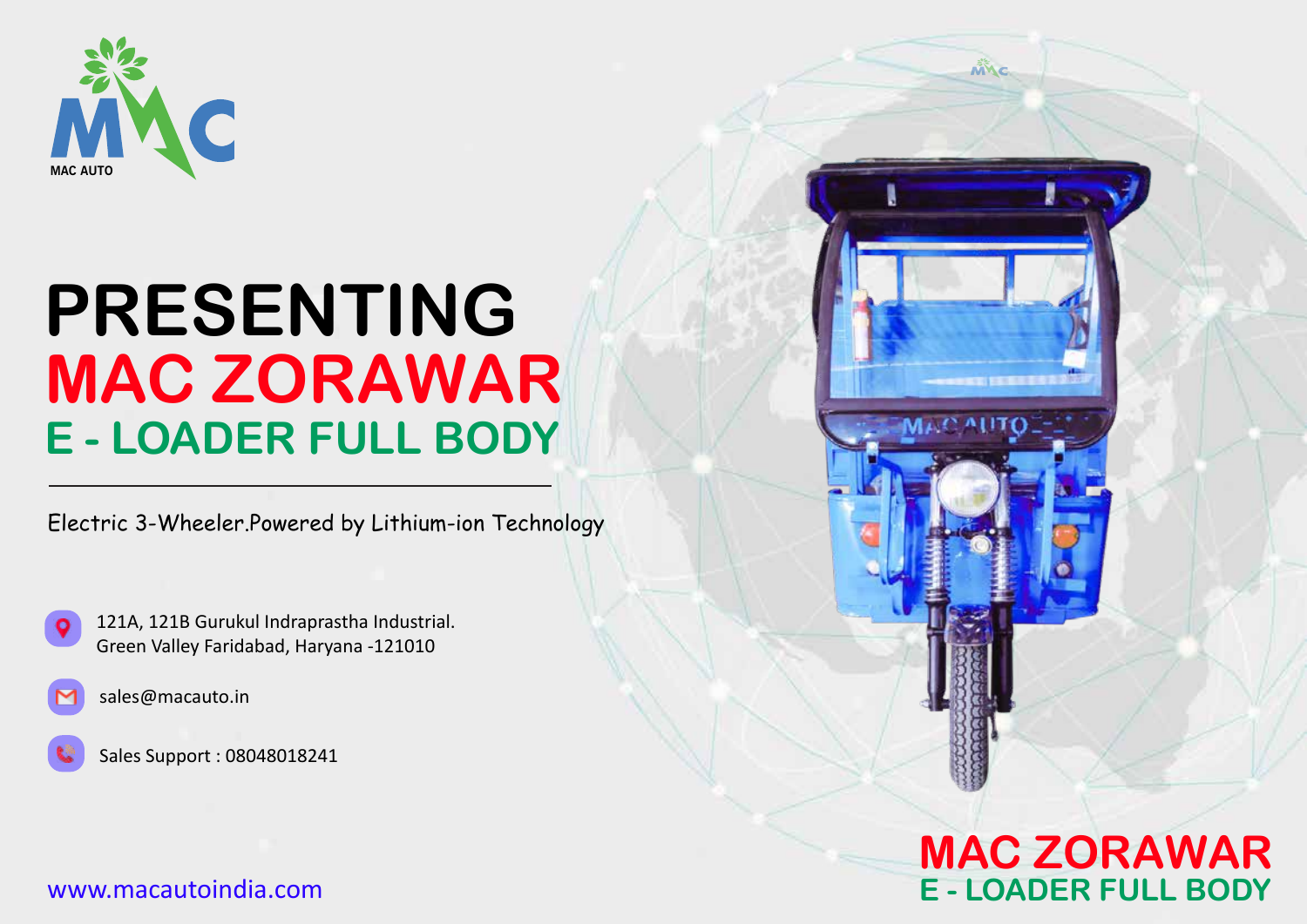

## **MAC ZORAWAR E - LOADER FULL BODY**

### **Driver Information System**

Improve driving safety and efficiency by providing instructions to drivers aimed at improving their driving style.

### **Application For Use**

MAC Haul is a designed freightage solution for Logistics, FMCG, Industrial Goods, Auto Components & E-commerce industries.

### **Smart Controlling System**

Smart Control Systems can provide the most robust, versatile, custom made smart solutions of any type anywhere.

## **MAC ZORAWAR E - LOADER FULL BODY**

мÑс

#### www.macautoindia.com